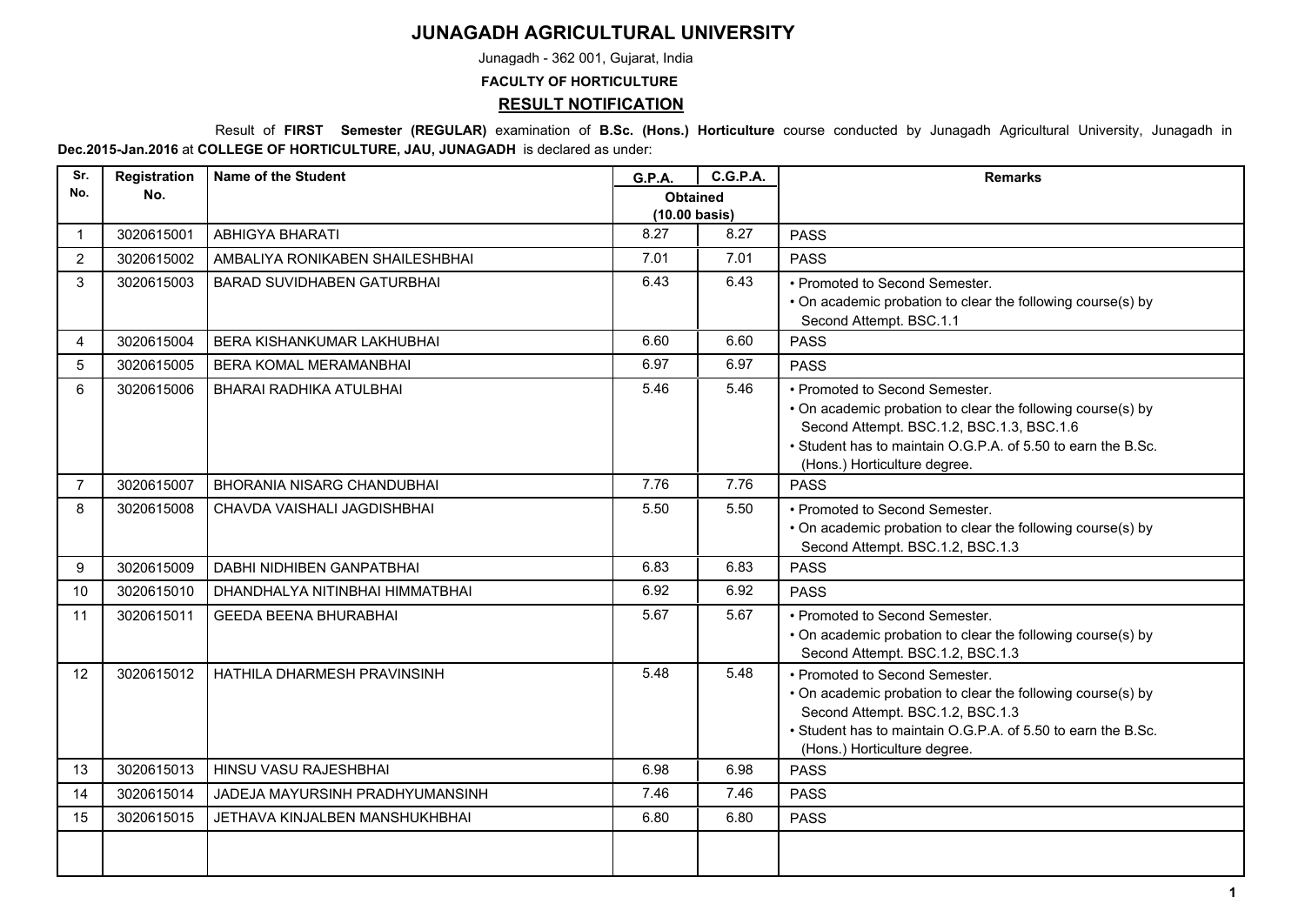| Sr. | Registration | Name of the Student               | G.P.A.                                  | <b>C.G.P.A.</b> | <b>Remarks</b>                                                                                                                                                                                                                                                                                                                                                                                                       |
|-----|--------------|-----------------------------------|-----------------------------------------|-----------------|----------------------------------------------------------------------------------------------------------------------------------------------------------------------------------------------------------------------------------------------------------------------------------------------------------------------------------------------------------------------------------------------------------------------|
| No. | No.          |                                   | <b>Obtained</b>                         |                 |                                                                                                                                                                                                                                                                                                                                                                                                                      |
| 16  | 3020615016   | JOSHIYARA NARENDRAKUMAR SOMABHAI  | $(10.00 \text{ basis})$<br>6.49<br>6.49 |                 | • Promoted to Second Semester.                                                                                                                                                                                                                                                                                                                                                                                       |
|     |              |                                   |                                         |                 | • On academic probation to clear the following course(s) by                                                                                                                                                                                                                                                                                                                                                          |
|     |              |                                   |                                         |                 | Second Attempt. BSC.1.2                                                                                                                                                                                                                                                                                                                                                                                              |
| 17  | 3020615017   | JOTAVA KIRANBEN SARAMANBHAI       | 7.89                                    | 7.89            | <b>PASS</b>                                                                                                                                                                                                                                                                                                                                                                                                          |
| 18  | 3020615018   | KALATHIYA KIRANBEN GOVINDBHAI     | 6.72                                    | 6.72            | <b>PASS</b>                                                                                                                                                                                                                                                                                                                                                                                                          |
| 19  | 3020615019   | KANJARIYA AXAY TULSIBHAI          | 6.74                                    | 6.74            | <b>PASS</b>                                                                                                                                                                                                                                                                                                                                                                                                          |
| 20  | 3020615020   | <b>MAKANI JYOTIBEN ASHVINBHAI</b> | 6.40                                    | 6.40            | <b>PASS</b>                                                                                                                                                                                                                                                                                                                                                                                                          |
| 21  | 3020615021   | MAKAVANA PAYALBEN CHANDUBHAI      | 7.48                                    | 7.48            | <b>PASS</b>                                                                                                                                                                                                                                                                                                                                                                                                          |
| 22  | 3020615022   | MAKAWANA JATINKUMAR NAGJIBHAI     | 6.17                                    | 6.17            | <b>PASS</b>                                                                                                                                                                                                                                                                                                                                                                                                          |
| 23  | 3020615023   | MALANI BHUMIBEN JAYANTIBHAI       | 6.26                                    | 6.26            | <b>PASS</b>                                                                                                                                                                                                                                                                                                                                                                                                          |
| 24  | 3020615024   | MARU JIGNESHKUMAR DHIRAJLAL       | 5.37                                    | 5.37            | • Promoted to Second Semester.<br>• On academic probation to clear the following course(s) by<br>Second Attempt. BSC.1.2, BSC.1.3<br>• Student has to maintain O.G.P.A. of 5.50 to earn the B.Sc.<br>(Hons.) Horticulture degree.                                                                                                                                                                                    |
| 25  | 3020615025   | MATHUKIYA AKASHKUMAR RAMESHBHAI   | 6.62                                    | 6.62            | <b>PASS</b>                                                                                                                                                                                                                                                                                                                                                                                                          |
| 26  | 3020615026   | NAGHERA RIDDHEEBEN MENASIBHAI     | 7.08                                    | 7.08            | <b>PASS</b>                                                                                                                                                                                                                                                                                                                                                                                                          |
| 27  | 3020615027   | <b>NUTAN GUJARATI</b>             | 8.03                                    | 8.03            | <b>PASS</b>                                                                                                                                                                                                                                                                                                                                                                                                          |
| 28  | 3020615028   | PAREKH MEET MANISHBHAI            | 8.57                                    | 8.57            | <b>PASS</b>                                                                                                                                                                                                                                                                                                                                                                                                          |
| 29  | 3020615029   | PARMAR JANKI HARSHADBHAI          | 0.00                                    | 0.00            | • Not Promoted to Second Semester.<br>• On academic probation to clear the following course(s) by<br>Second Attempt. BSC.1.1, BSC.1.2, BSC.1.4, BSC.1.6<br>• Student has to maintain O.G.P.A. of 5.50 to earn the B.Sc.<br>(Hons.) Horticulture degree.<br>• He/she has to repeat the following I Grade courses by Second<br>trial as and when the same are offered. NRMH.1.1, FRT.1.1,<br>FLR.1.1, BSC.1.3, BSC.1.5 |
| 30  | 3020615030   | PARMAR MEHUL MEGHJIBHAI           | 6.96                                    | 6.96            | <b>PASS</b>                                                                                                                                                                                                                                                                                                                                                                                                          |
| 31  | 3020615031   | PARMAR NIRAVKUMAR DHANSUKHBHAI    | 6.99                                    | 6.99            | <b>PASS</b>                                                                                                                                                                                                                                                                                                                                                                                                          |
| 32  | 3020615032   | PATEL DEEPALI NARESHBHAI          | 5.34                                    | 5.34            | • Promoted to Second Semester.<br>• On academic probation to clear the following course(s) by<br>Second Attempt. BSC.1.2, BSC.1.3, BSC.1.6<br>• Student has to maintain O.G.P.A. of 5.50 to earn the B.Sc.<br>(Hons.) Horticulture degree.                                                                                                                                                                           |
| 33  | 3020615033   | PATEL JYOTIBEN MANISHBHAI         | 5.81                                    | 5.81            | • Promoted to Second Semester.<br>• On academic probation to clear the following course(s) by<br>Second Attempt. BSC.1.2                                                                                                                                                                                                                                                                                             |